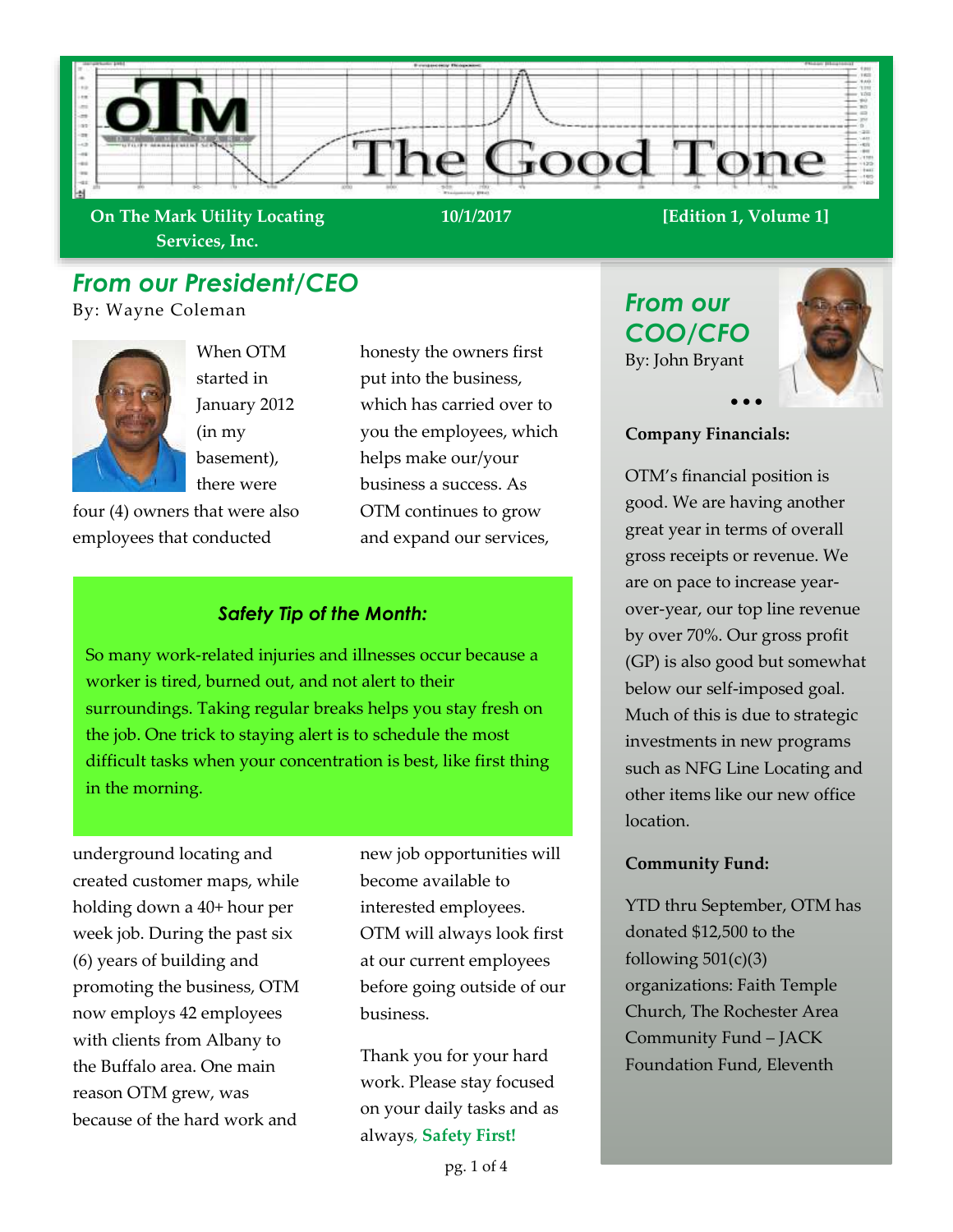# *From our COO/CFO cont.*

By: John Bryant

Hour Christian Ministries, The Veterans Outreach Center, The Dream Factory, Pulmonary Fibrosis Foundation, and St. Theodore's Charity Walk. To learn more about this fund and how to solicit for a donation, please go to our website

[\(https://www.otmlocating.co](https://www.otmlocating.com/community-support) [m/community-support\)](https://www.otmlocating.com/community-support).

#### **New Business Pipeline:**

OTM is continuously looking for and submitting new job bids, request for quotes (RFQ) and proposals. YTD thru September, we have submitted 5 major bids/RFQs, 2 unsolicited RFQs, and 4 new business proposals. The totality of these efforts on a gross revenue basis is over \$5MM in annual business. Although we have received the results of one of the smaller bids which we did not

win, we are awaiting decisions on all others. We expect to get results sometime towards the end of this year with most if not all of these new programs starting sometime in 2018. However, we did secure a new DPV pilot program with ConEdison. In July we initiated a 3-driver program that will run for 18 months. We also added 2 drivers to the current Orange & Rockland DPV pilot program that has been extended to 2018.

Regarding private utility locating, YTD thru September we have done over 220 jobs for over 100 unique customers. In addition, our team has secured a lot of new jobs with new companies such as DiFiore Construction, Ruston Paving, Clark Patterson Lee, Haskell, and the Village of Elba. As with many of our prior clients in

this segment of our business, once these companies use our services, they are very pleased and typically return for more. To get a view of our growing list of satisfied customers, please go to our website at [\(https://www.otmlocating.co](https://www.otmlocating.com/private-utility-locating-customers) [m/private-utility-locating](https://www.otmlocating.com/private-utility-locating-customers)[customers\)](https://www.otmlocating.com/private-utility-locating-customers).

#### **Website:**

OTM has updated our website! We have designed it to focus on our growing list of services/solutions. Some of the new services added are Independent Auditing, Damage Investigation and GPR Concrete Inspection. We have also added some new functionality like the ability for prospective customers to submit on-line space for us to communicate directly with you and we are excited about it. More to come, so stay tuned.

# *Program Updates*



Damage Prevention Vehicles By Lisa O'Neal

Since this is our first OTM Newsletter, we

thought it would be a good idea to bring everyone up to date on the DPV Programs we are managing, their locations,

our program goals and strategy. No matter where each of our DPV programs are located, we are all a team with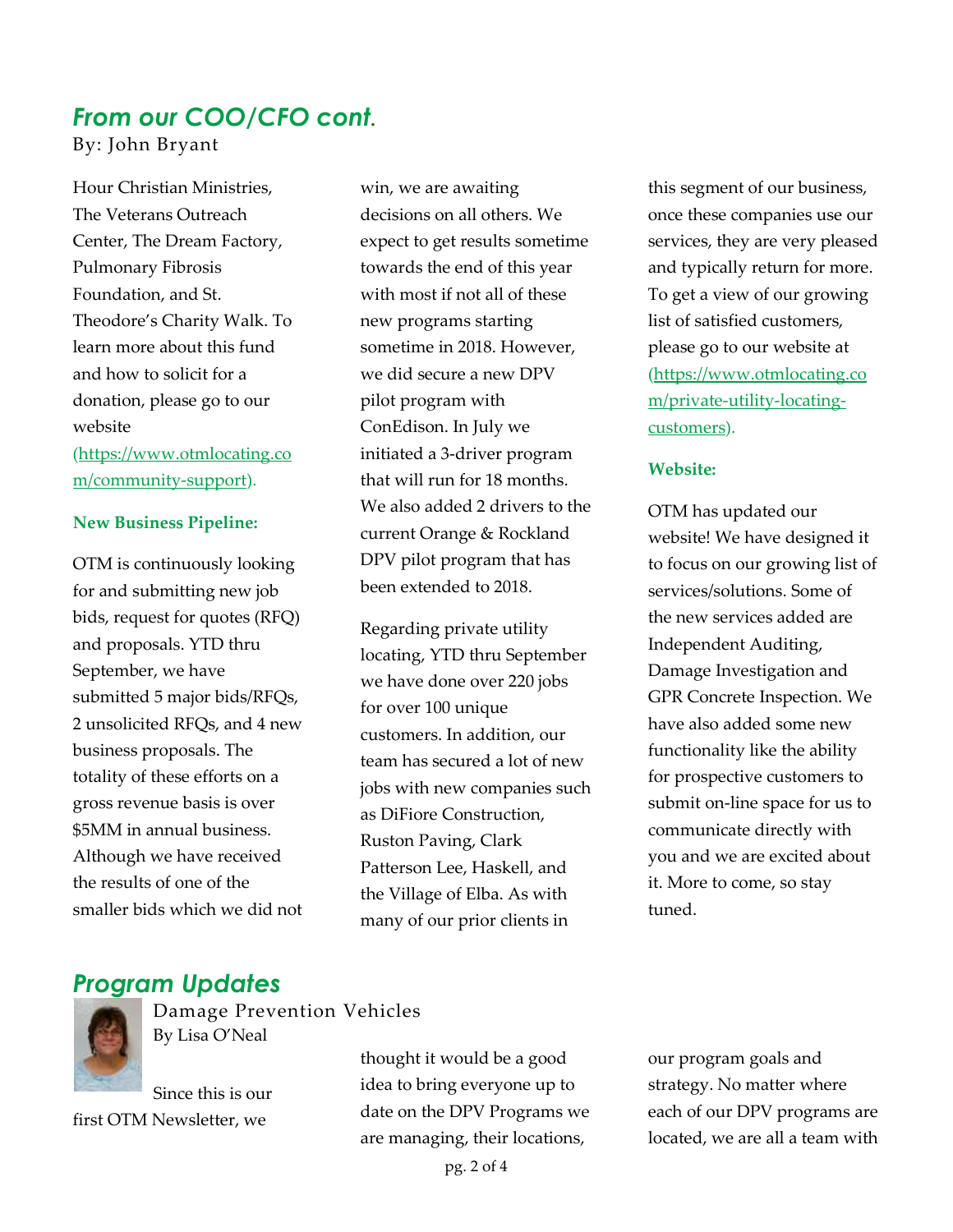the same program goals and strategies in mind.

#### **Program Goals:**

1) To make SAFETY a priority each day in all that we do. 2) Represent OTM and the DPV Program in a professional manner throughout all interactions/contacts daily. 3) Change behaviors by engaging and positively influencing Homeowner and Third-Party Contractors through daily site visits. Inform and educate on the protection of underground utilities.

4) Achieve the Utility Company's targeted Damage Ratio (Avangrid, Orange & Rockland Utilities, Con-Edison Utilities). 5) Achieve high contact rates out in the field.

#### **Program Strategy:**

1) Deploy appropriate number of Drivers within specified geographical areas. 2) Analyze and select high priority job sites for Drivers to visit/inspect.

3) Past non-compliant excavators are a priority. The better the contractor, the less inspection needed.

4) Educate Contractors when needed using handouts. (753 Booklet, Excavator Manual,

Violation Cards, DVD Mailers, etc.) 5) Have Drivers respond to Emergency calls, Damages, No calls, and Tip Line calls. 6) Good communication and relationship building throughout the day with all parties including Dispatch, Contractors, Workers, Locators, PSC Field Staff, Utility Company Field Supervisors.

## **Damage Prevention Team AVANGRID:**

The program consists of 14 Drivers covering all RG&E territories daily. These territories cover all Monroe County, parts of Livingston, Genesee, Ontario counties and the City of Rochester daily. The program started out with 9 Drivers covering both RGE & NYSEG Territories. The program has evolved over the last few years now consisting of 28 total Drivers and 2 Dispatchers (broken out to 14 Drivers & 1 Dispatcher representing each Utility Company).

**Current Ratio Goal = < 1.72 Current Ratio YTD = 1.35**

#### **Our Team Drivers:**

Adam Banks, Jim Harrison, Brandon Griffin, Chris Lofton, Taylor Wall, Tom Farrell, Ben

Brisbane, Garry Sacheli, Rob Ingerick, Lorenzo Davis, Rick Rambo, Baldemar

Maldonado, Leo Rhodes, Christopher Lofton II, Max Burgos, Tyler Edlin



# **Damage Prevention Team ORANGE & ROCKLAND:**

The program consists of 5 drivers covering all Orange & Rockland Utility Company territories daily. These territories cover all of Orange County and Rockland County located just north of New York City. OTM started the DPV Program in September 2016 with 3 Drivers. In July 2017, we added two more drivers to bring the program to 5 total drivers.

# **Damage Ratio Goal = < 2.50 Current Ratio YTD = 1.99**

#### **Our Team of Drivers:**

Twana White, Marquis Parker, Mike Murphy, Josh Morillo